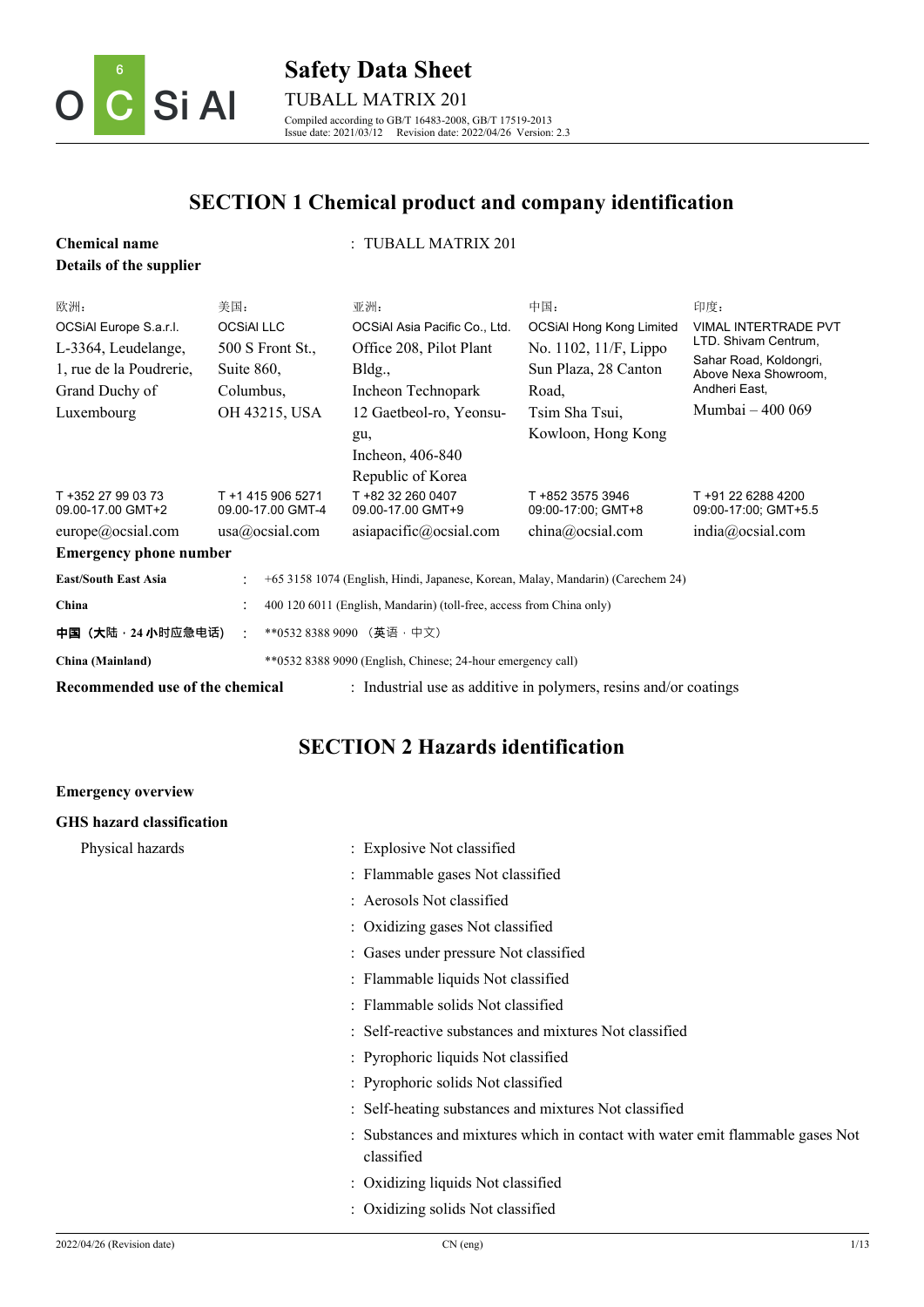### TUBALL MATRIX 201

Compiled according to GB/T 16483-2008, GB/T 17519-2013

|                            | : Organic peroxide Not classified                                             |
|----------------------------|-------------------------------------------------------------------------------|
|                            | : Corrosive to metals Not classified                                          |
| Health hazards             | : Acute toxicity (Oral) Not classified                                        |
|                            | : Acute toxicity (Dermal) Not classified                                      |
|                            | : Acute toxicity (Inhalation: gas) Not classified                             |
|                            | : Acute toxicity (Inhalation: vapour) Not classified                          |
|                            | Acute toxicity (Inhalation:dust,mist) Not classified                          |
|                            | Skin corrosion/irritation Not classified                                      |
|                            | Serious eye damage/eye irritation, Category 2A                                |
|                            | Respiratory sensitization Not classified                                      |
|                            | Skin sensitization, Category 1                                                |
|                            | Germ cell mutagenicity, Category 2                                            |
|                            | Carcinogenicity Not classified                                                |
|                            | Reproductive toxicity Not classified                                          |
|                            | Specific target organ toxicity - Single exposure Not classified               |
|                            | Specific target organ toxicity - Repeated exposure Not classified             |
|                            | Aspiration hazard Not classified                                              |
| Environmental hazards      | : Hazardous to the aquatic environment - Acute hazard, Category 2             |
|                            | : Hazardous to the aquatic environment - Chronic hazard, Category 2           |
|                            | : Hazardous to the ozone layer Not classified                                 |
|                            | Other hazards not mentioned above are Not applicable or No data is available. |
| <b>Label elements</b>      |                                                                               |
| Hazard pictograms (GHS CN) |                                                                               |
| Signal word (GHS CN)       | : Warning.                                                                    |
| Hazard statements (GHS CN) | : H317 - May cause an allergic skin reaction                                  |
|                            | H319 - Causes serious eye irritation                                          |

### **Precautionary statements (GHS CN)**

- H341 Suspected of causing genetic defects
- H411 Toxic to aquatic life with long lasting effects.
- Prevention measures : P201 Obtain special instructions before use.
	- P202 Do not handle until all safety precautions have been read and understood.
	- P261 Avoid breathing dust, fume, gas, mist, spray, vapours.
	- P264 Wash hands thoroughly after handling.
	- P272 Contaminated work clothing should not be allowed out of the workplace.
	- P273 Avoid release to the environment.
	- P280 Wear eye protection, protective clothing, protective gloves.
- Incident response : P302+P352 IF ON SKIN: Wash with plenty of water.

P305+P351+P338 - IF IN EYES: Rinse cautiously with water for several minutes. Remove contact lenses, if present and easy to do. Continue rinsing.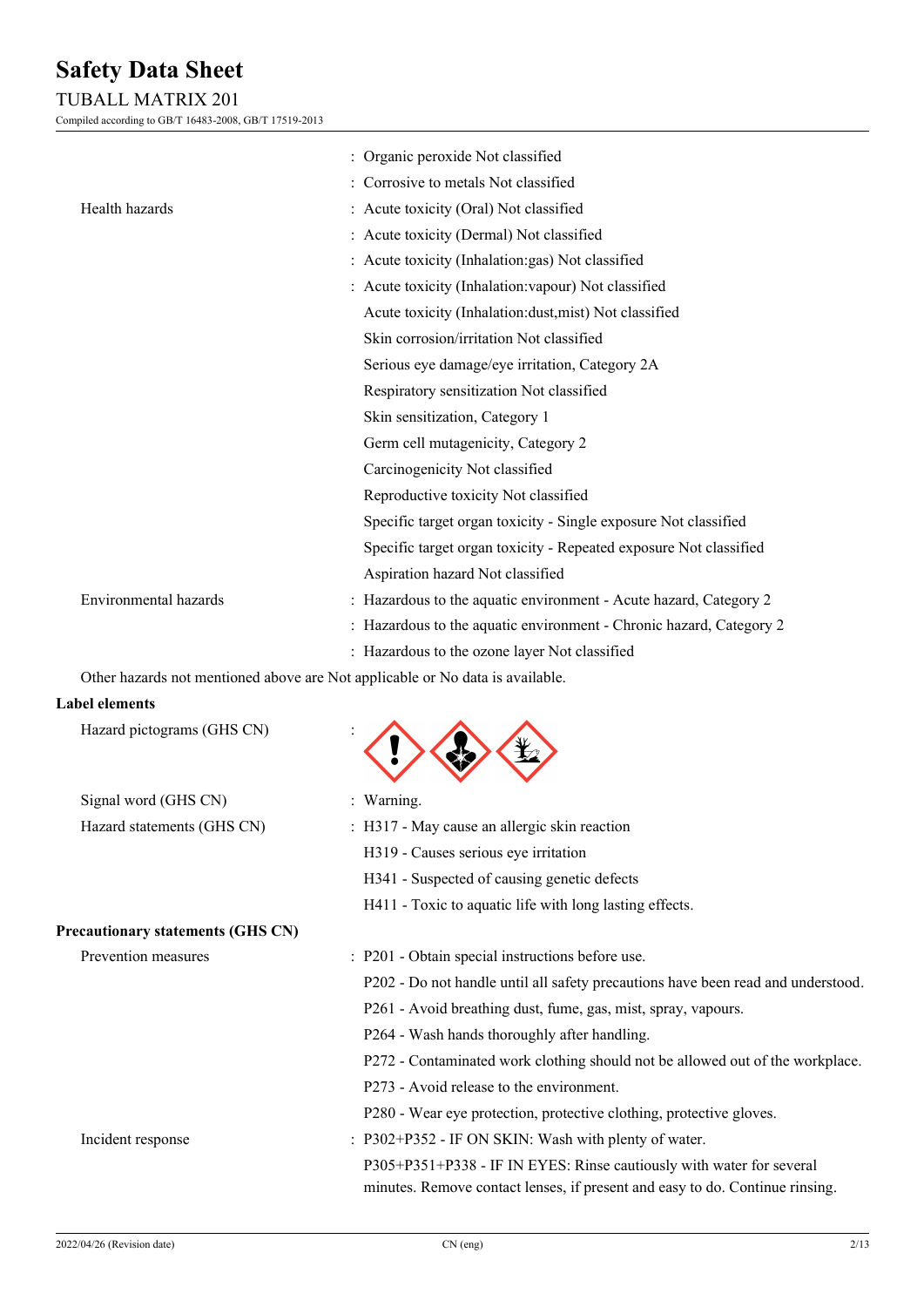### TUBALL MATRIX 201

Compiled according to GB/T 16483-2008, GB/T 17519-2013

|                                                 | P308+P313 - IF exposed or concerned: Get medical advice/attention.                                                                                            |
|-------------------------------------------------|---------------------------------------------------------------------------------------------------------------------------------------------------------------|
|                                                 | P321 - Specific treatment (see supplemental first aid instruction on this label).                                                                             |
|                                                 | P333+P313 - If skin irritation or rash occurs: Get medical advice/attention.                                                                                  |
|                                                 | P337+P313 - If eye irritation persists: Get medical advice/attention.                                                                                         |
|                                                 | P363 - Wash contaminated clothing before reuse.                                                                                                               |
|                                                 |                                                                                                                                                               |
|                                                 | P391 - Collect spillage.                                                                                                                                      |
| Safe storage                                    | : P405 - Store locked up.                                                                                                                                     |
| Disposal                                        | : P501 - Dispose of contents/container to a licensed hazardous-waste disposal<br>contractor or collection site except for empty clean containers which can be |
|                                                 | disposed of as non-hazardous waste.                                                                                                                           |
| Physical and chemical hazards                   |                                                                                                                                                               |
| No additional information available             |                                                                                                                                                               |
| <b>Health hazards</b>                           |                                                                                                                                                               |
| May cause an allergic skin reaction             |                                                                                                                                                               |
| Causes serious eye irritation                   |                                                                                                                                                               |
| Suspected of causing genetic defects            |                                                                                                                                                               |
| Symptoms/effects after eye contact              | : Eye irritation                                                                                                                                              |
| Symptoms/effects after skin contact             | : May cause an allergic skin reaction.                                                                                                                        |
| <b>Environmental hazards</b>                    |                                                                                                                                                               |
| Toxic to aquatic life with long lasting effects |                                                                                                                                                               |
| <b>Other hazards</b>                            |                                                                                                                                                               |
|                                                 |                                                                                                                                                               |

No additional information available

### **SECTION 3 Composition/information on ingredients**

### **Product form** : Mixture.

| Ingredient(s)                 |    | CAS No.    |
|-------------------------------|----|------------|
| 2,3-epoxypropyl neodecanoate  | 90 | 26761-45-5 |
| Single wall carbon nanotubes* | 10 | N/A        |

Comments : \* Single wall carbon nanotubes TUBALLTM.

### **SECTION 4 First-aid measures**

## **Description of necessary first-aid measures** First-aid measures general : IF exposed or concerned: Get medical advice/attention.

First-aid measures after inhalation : Remove person to fresh air and keep comfortable for breathing.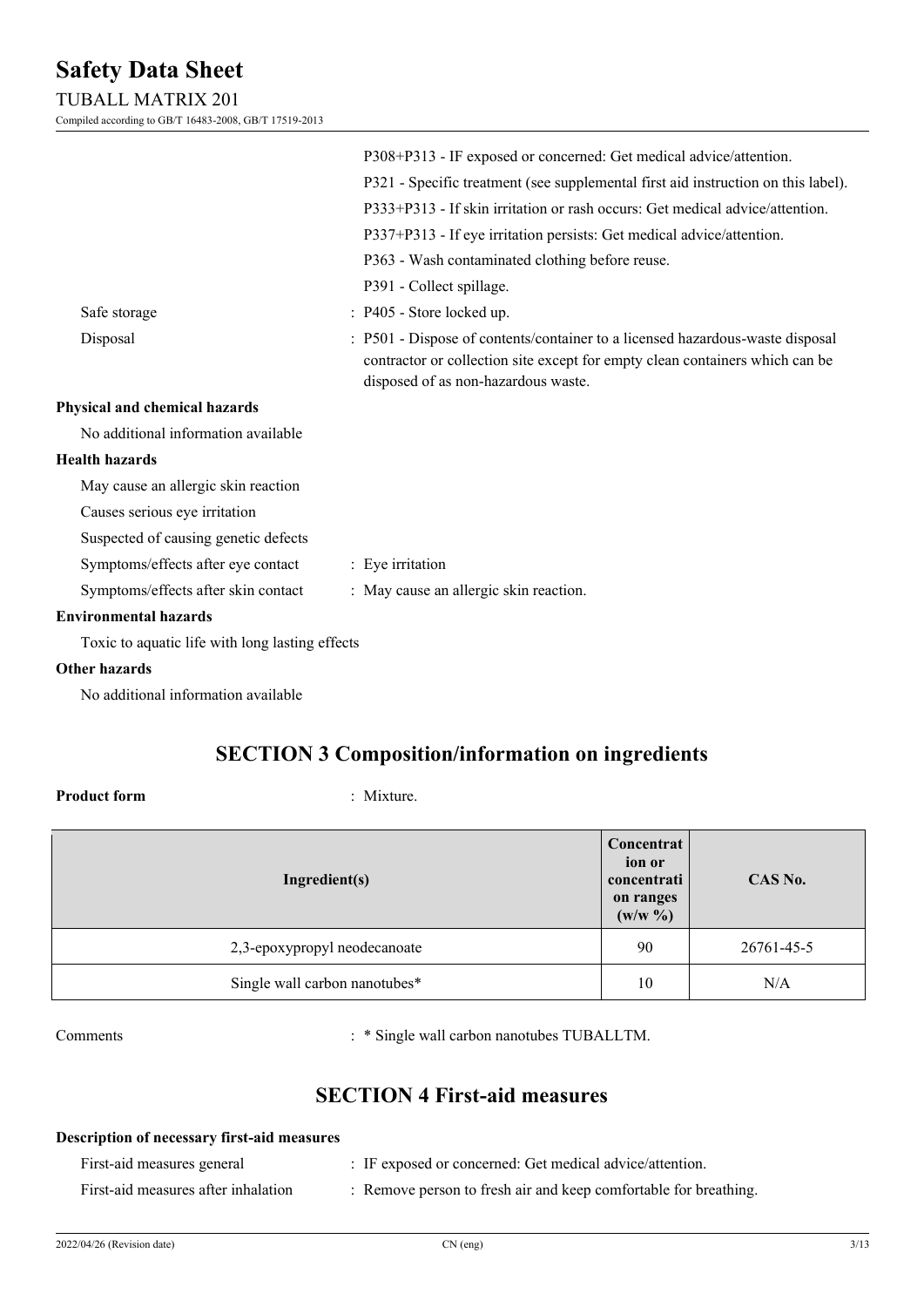### TUBALL MATRIX 201

Compiled according to GB/T 16483-2008, GB/T 17519-2013

|                                         | Remove person to fresh air and keep comfortable for breathing.                 |
|-----------------------------------------|--------------------------------------------------------------------------------|
|                                         | Get medical attention                                                          |
| First-aid measures after skin contact   | : Take off immediately all contaminated clothing.                              |
|                                         | Wash contaminated clothing before reuse.                                       |
|                                         | Wash with plenty of soap and water.                                            |
|                                         | Wash skin with plenty of water.                                                |
|                                         | If skin irritation or rash occurs: Get medical advice/attention.               |
| First-aid measures after eye contact    | : Get medical attention.                                                       |
|                                         | Rinse cautiously with water for several minutes.                               |
|                                         | Remove contact lenses, if present and easy to do. Continue rinsing.            |
|                                         | If eye irritation persists: Get medical advice/attention.                      |
| First-aid measures after ingestion      | : Rinse mouth out with water.                                                  |
|                                         | Do not induce vomiting.                                                        |
|                                         | Get medical attention.                                                         |
|                                         | Call a poison center or a doctor if you feel unwell                            |
| <b>Most important symptoms/effects</b>  |                                                                                |
| Symptoms/effects after eye contact      | : Eye irritation                                                               |
| Symptoms/effects after skin contact     | : May cause an allergic skin reaction.                                         |
| <b>Advices for first aid responders</b> |                                                                                |
| No additional information available     |                                                                                |
| Notes for the doctor                    |                                                                                |
| Other medical advice or treatment       | : Treat symptomatically.                                                       |
|                                         | Call a physician immediately if large quantities have been ingested or inhaled |

## **SECTION 5 Fire-fighting measures**

### **Extinguishing media**

| Suitable extinguishing media                        | $\therefore$ Dry chemical powder, alcohol-resistant foam, carbon dioxide (CO2)<br>Water spray<br>Dry powder<br>Foam |  |  |  |
|-----------------------------------------------------|---------------------------------------------------------------------------------------------------------------------|--|--|--|
| Unsuitable extinguishing media                      | $:$ None known                                                                                                      |  |  |  |
| <b>Specific hazards</b>                             |                                                                                                                     |  |  |  |
| Fire hazard                                         | : Flammable vapours can accumulate in head space of closed systems<br>Residue may be flammable and explosive        |  |  |  |
| Hazardous decomposition products in<br>case of fire | : Carbon dioxide<br>Carbon monoxide                                                                                 |  |  |  |
| Explosion hazard                                    | : May form flammable/explosive vapour-air mixture                                                                   |  |  |  |
| Advice for firefighters and protective measures     |                                                                                                                     |  |  |  |
| Firefighting instructions                           | : No additional information available                                                                               |  |  |  |
| Protection during firefighting                      | : Full face mask<br>Positive pressure self-contained breathing apparatus (SCBA)                                     |  |  |  |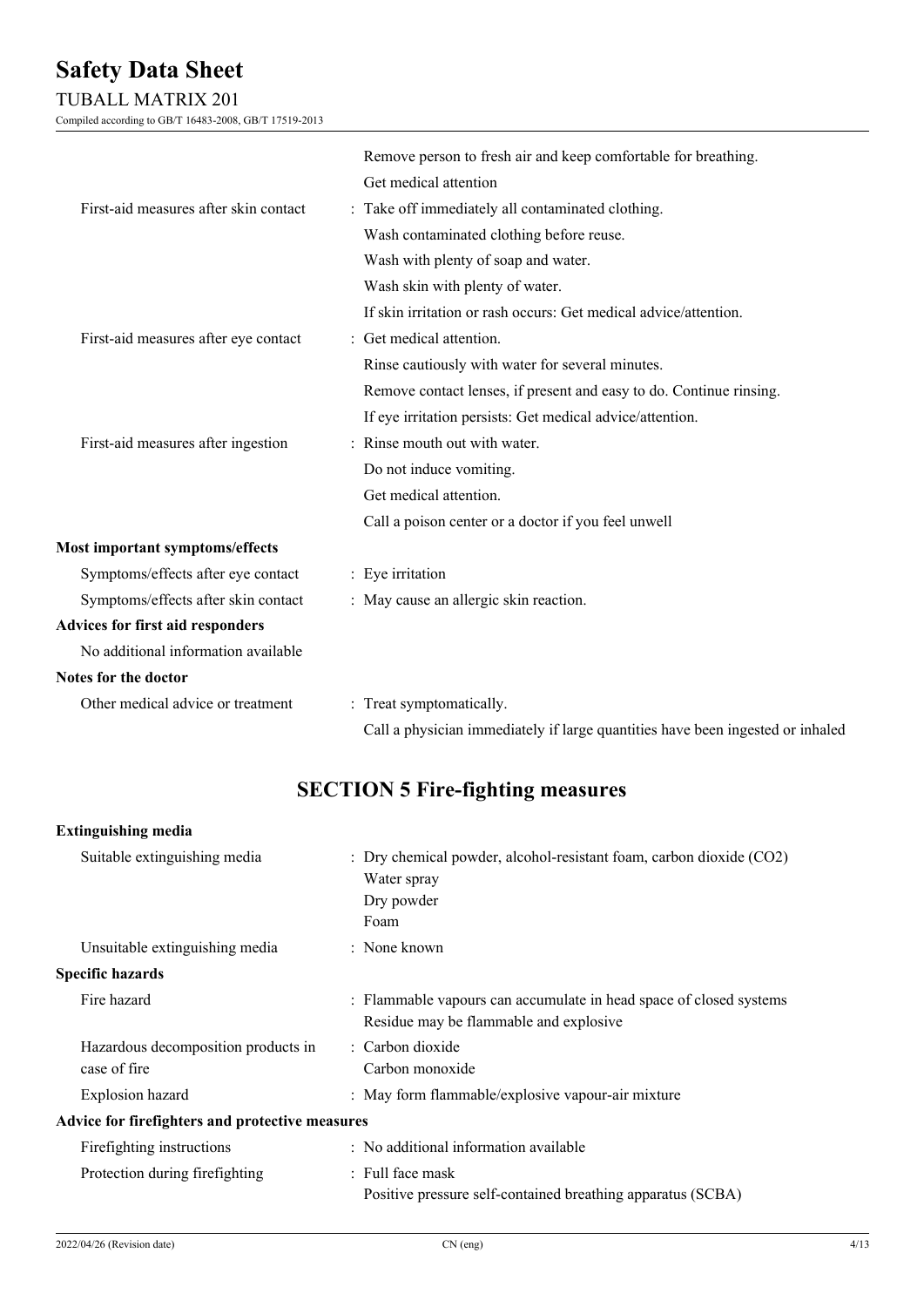Do not attempt to take action without suitable protective equipment Self-contained breathing apparatus Complete protective clothing

### **SECTION 6 Accidental release measures**

#### **Personal precautions, protective equipment and emergency procedures**

| Heat and ignition sources                                                     | : Keep away from open flames, hot surfaces and sources of ignition                     |
|-------------------------------------------------------------------------------|----------------------------------------------------------------------------------------|
| General measures                                                              | : No additional information available                                                  |
| Personal Precautions, Protective<br><b>Equipment and Emergency Procedures</b> | : No additional information available                                                  |
| For non-emergency personnel                                                   |                                                                                        |
| Protective equipment                                                          | : Wear suitable protective clothing                                                    |
| <b>Emergency procedures</b>                                                   | : Ventilate spillage area                                                              |
|                                                                               | Ensure adequate ventilation                                                            |
|                                                                               | Evacuate area.                                                                         |
|                                                                               | Avoid contact with skin and eyes                                                       |
|                                                                               | Avoid breathing dust/fume/gas/mist/vapours/spray.                                      |
| For emergency responders                                                      |                                                                                        |
| Protective equipment                                                          | : Do not attempt to take action without suitable protective equipment                  |
|                                                                               | Wear suitable protective clothing, gloves and eye/face protection                      |
|                                                                               | In case of fire: Positive pressure self-contained breathing apparatus (SCBA)           |
|                                                                               | For further information refer to section 8: "Exposure controls/personal<br>protection" |
| <b>Emergency procedures</b>                                                   | : Provide adequate ventilation                                                         |
|                                                                               | Evacuate area.                                                                         |
|                                                                               | Avoid inhalation of vapours                                                            |

#### **Environmental precautions**

Avoid release to the environment

Do not allow to enter into surface water or drains

Collect contaminated extinguishing water separately and must not enter the sewage system

#### **Methods and material for containment and cleaning up**

| Methods for cleaning                               | : No additional information available |
|----------------------------------------------------|---------------------------------------|
| For containment                                    | : Clean spills promptly               |
|                                                    | Ventilate affected area               |
|                                                    | Stop leak if safe to do so.           |
|                                                    | Collect spillage.                     |
| <b>Prevention measures for secondary accidents</b> |                                       |
| Prevention Measures for Secondary<br>Accidents     | : No additional information available |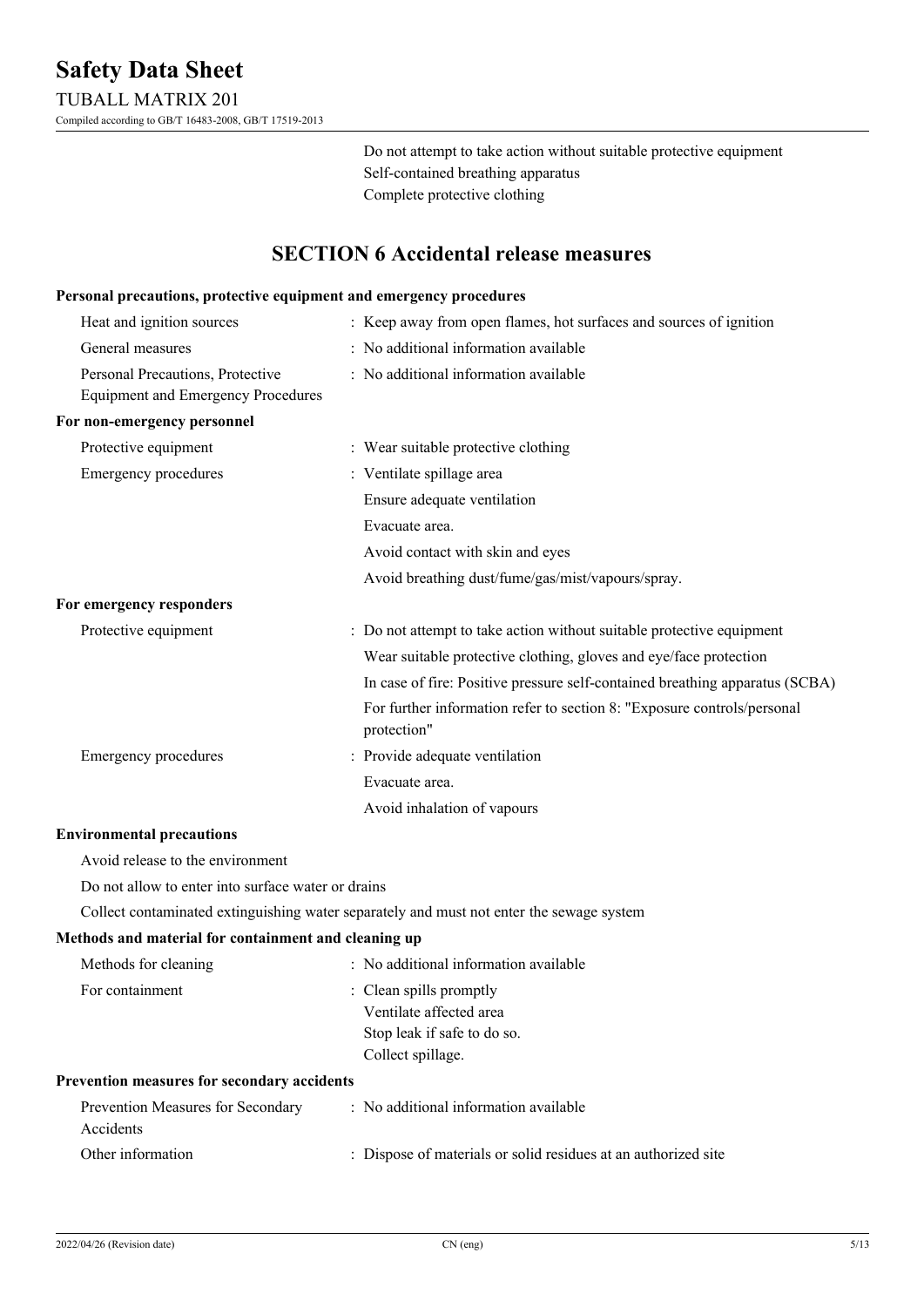### TUBALL MATRIX 201

Compiled according to GB/T 16483-2008, GB/T 17519-2013

### **SECTION 7 Handling and storage**

| <b>Handling</b>                       |                                                                                                                                                                                                                                                                                                                                                                                                                                                                                                                     |
|---------------------------------------|---------------------------------------------------------------------------------------------------------------------------------------------------------------------------------------------------------------------------------------------------------------------------------------------------------------------------------------------------------------------------------------------------------------------------------------------------------------------------------------------------------------------|
| Precautions for safe handling         | : Ensure good ventilation of the work station<br>Avoid contact with skin, eyes and clothing<br>Carry out operations in the open/under local exhaust/ventilation or with<br>respiratory protection<br>To prevent thermal burns avoid contact with hot product<br>Obtain special instructions before use.<br>Do not handle until all safety precautions have been read and understood.<br>Avoid contact with skin and eyes<br>Avoid breathing dust/fume/gas/mist/vapours/spray.<br>Wear personal protective equipment |
| Hygiene measures                      | : Wash contaminated clothing before reuse.<br>Contaminated work clothing should not be allowed out of the workplace.<br>Do not eat, drink or smoke when using this product.<br>Always wash hands after handling the product                                                                                                                                                                                                                                                                                         |
| Local and general ventilation         | : No additional information available                                                                                                                                                                                                                                                                                                                                                                                                                                                                               |
| <b>Storage</b>                        |                                                                                                                                                                                                                                                                                                                                                                                                                                                                                                                     |
| Storage conditions                    | : Store in dry, well-ventilated area<br>Store at ambient temperature<br>Keep container tightly closed.<br>Protect from sunlight.<br>Store locked up.<br>Store in a well-ventilated place.<br>Keep cool.                                                                                                                                                                                                                                                                                                             |
| Material used in packaging/containers | : No additional information available                                                                                                                                                                                                                                                                                                                                                                                                                                                                               |
| Storage temperature                   | $: -40/ +40$ ° C                                                                                                                                                                                                                                                                                                                                                                                                                                                                                                    |
| Heat and ignition sources             | : Keep away from open flames, hot surfaces and sources of ignition                                                                                                                                                                                                                                                                                                                                                                                                                                                  |
| Information on mixed storage          | : Store away from water (including sewage plant)                                                                                                                                                                                                                                                                                                                                                                                                                                                                    |
| Special rules on packaging            | : Keep container tightly closed                                                                                                                                                                                                                                                                                                                                                                                                                                                                                     |

### **SECTION 8 Exposure controls / Personal protection equipment**

### **Occupational exposure limits**

No additional information available

#### **Biological limit values**

No additional information available

### **Monitoring methods**

No additional information available

### **Appropriate engineering controls**

Ensure good ventilation of the work station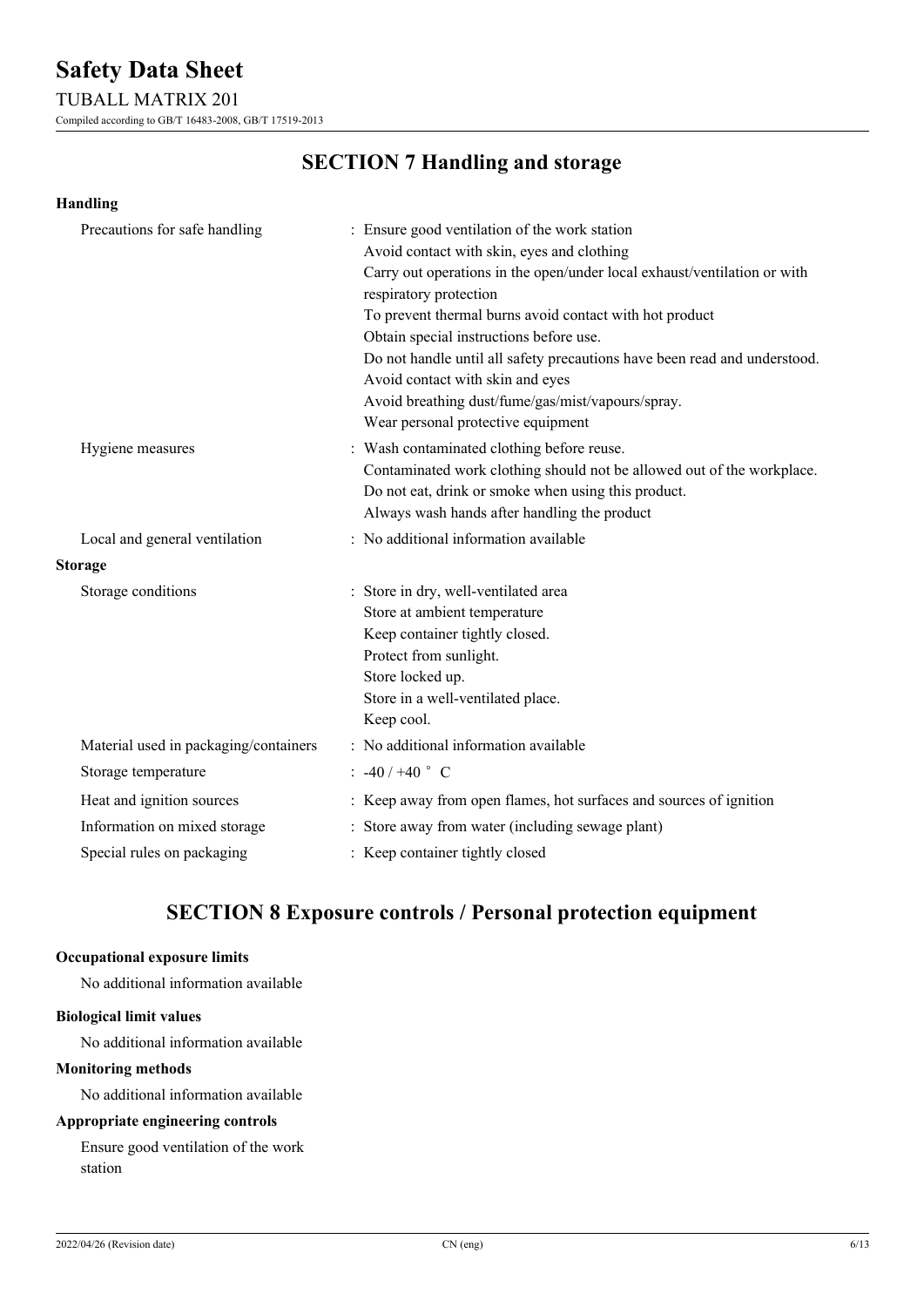### TUBALL MATRIX 201

Compiled according to GB/T 16483-2008, GB/T 17519-2013

### **Personal protective equipment**

| Personal protective equipment   | $\therefore$ Gloves                 |
|---------------------------------|-------------------------------------|
|                                 | Protective clothing                 |
|                                 | Gas mask                            |
| Environmental exposure controls | : Avoid release to the environment. |
| Hand protection                 | : Wear suitable gloves<br>EN 374    |

| <b>Type</b>              | <b>Material</b>                        | <b>Permeation</b>                                                                                                           | <b>Thickness</b><br>(mm) | <b>Penetration</b> | <b>Standard</b> |
|--------------------------|----------------------------------------|-----------------------------------------------------------------------------------------------------------------------------|--------------------------|--------------------|-----------------|
| Reusable gloves.         | Nitrile rubber<br>(NBR), Butyl rubber. | $6$ ( $>$ 480 minutes).                                                                                                     | 0.4                      |                    |                 |
| Eye protection           |                                        | : Chemical goggles or safety glasses<br>EN 166<br>Safety glasses                                                            |                          |                    |                 |
| Skin and body protection |                                        | : Protective clothing (with elasticated cuffs and closed neck)<br>EN 14605                                                  |                          |                    |                 |
| <b>Type</b>              |                                        | <b>Standard</b>                                                                                                             |                          |                    |                 |
|                          |                                        |                                                                                                                             |                          |                    |                 |
| Respiratory protection   |                                        | : Wear respiratory protection.<br>Selection of respiratory protection must be based on the result of the risk<br>assessment |                          |                    |                 |

[In case of inadequate ventilation] wear respiratory protection.

### Personal protective equipment symbol(s)



## **SECTION 9 Physical and chemical properties**

| <b>Physical state</b>            | : Solid                                             |
|----------------------------------|-----------------------------------------------------|
| Appearance                       | : Flakes. Pasty                                     |
| Colour                           | : $Black$                                           |
| Odour                            | : Slight                                            |
| pН                               | : No data available                                 |
| <b>Melting point</b>             | $\therefore$ -60 ° C (2,3-epoxypropyl neodecanoate) |
| <b>Freezing point</b>            | : Not applicable                                    |
| <b>Boiling point</b>             | $: 278$ $\degree$ C (2,3-epoxypropyl neodecanoate)  |
| <b>Flash point</b>               | $: 126$ $\degree$ C (2,3-epoxypropyl neodecanoate)  |
| <b>Auto-ignition temperature</b> | $: 397 (2,3$ -epoxypropyl neodecanoate)             |
| <b>Decomposition temperature</b> | : No data available                                 |
| <b>Flammability (solid, gas)</b> | : Non flammable.                                    |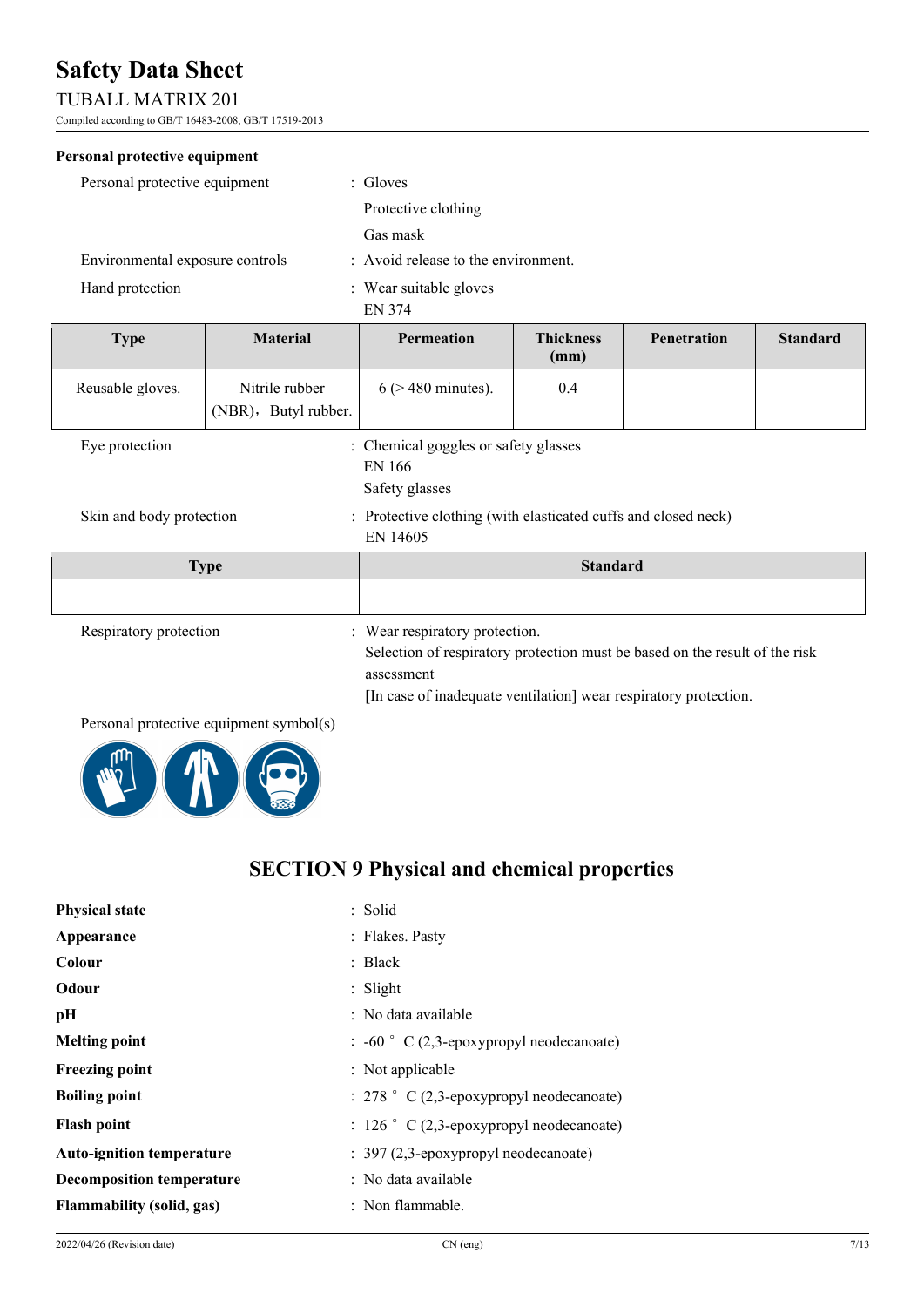### TUBALL MATRIX 201

Compiled according to GB/T 16483-2008, GB/T 17519-2013

| Vapour pressure                                     | : No data available                                       |
|-----------------------------------------------------|-----------------------------------------------------------|
| Relative vapour density at 20 ° C                   | : No data available                                       |
| <b>Density</b>                                      | : No data available                                       |
| <b>Solubility</b>                                   | : Slightly soluble in water, Soluble in organic solvents. |
| Partition coefficient n-octanol/water (Log)<br>Pow) | : No data available                                       |
| <b>Viscosity, kinematic</b>                         | : Not applicable                                          |
| <b>Explosive limits (vol %)</b>                     | : Not applicable                                          |
| Lower explosive limit (LEL)                         | : No data available                                       |
| <b>Upper explosive limit (UEL)</b>                  | : No data available                                       |
| Radioactive                                         | : No                                                      |
| <b>Explosive properties</b>                         | : Product is not explosive                                |
| <b>Oxidising properties</b>                         | $:$ Non oxidizing                                         |

## **SECTION 10 Stability and reactivity**

| <b>Chemical stability</b>                 | : Stable under normal conditions                                                                    |
|-------------------------------------------|-----------------------------------------------------------------------------------------------------|
| Reactivity                                | : Stable under normal conditions                                                                    |
| <b>Possibility of hazardous reactions</b> | $:$ None known                                                                                      |
| <b>Conditions to avoid</b>                | : Keep away from open flames, hot surfaces and sources of ignition                                  |
| Incompatible materials                    | : Strong oxidizing agents                                                                           |
| <b>Hazardous decomposition products</b>   | : Incomplete combustion releases dangerous carbon monoxide, carbon dioxide and<br>other toxic gases |
| <b>Other properties</b>                   | : No additional information available                                                               |

## **SECTION 11 Toxicological information**

### **Acute toxicity**

| $\overline{1}$ $\overline{2}$ $\overline{2}$ $\overline{3}$ $\overline{4}$ $\overline{2}$ $\overline{3}$ $\overline{2}$ $\overline{3}$ $\overline{4}$ $\overline{3}$ $\overline{4}$ $\overline{2}$ $\overline{3}$ $\overline{4}$ $\overline{2}$ $\overline{3}$ $\overline{4}$ $\overline{2}$ $\overline{3}$ $\overline{4}$ $\overline{2}$ $\overline{3}$ $\overline{4}$ $\overline{$ |                                                   |
|--------------------------------------------------------------------------------------------------------------------------------------------------------------------------------------------------------------------------------------------------------------------------------------------------------------------------------------------------------------------------------------|---------------------------------------------------|
| Acute toxicity (inhalation)                                                                                                                                                                                                                                                                                                                                                          | : Not classified. Not classified. Not classified. |
| Acute toxicity (dermal)                                                                                                                                                                                                                                                                                                                                                              | : Not classified.                                 |
| Acute toxicity (oral)                                                                                                                                                                                                                                                                                                                                                                | : Not classified.                                 |

| $\vert$ 2, 3-е роду ргорут неоцесаноате |                       |
|-----------------------------------------|-----------------------|
| LD50 oral rat                           | $> 9700$ mg/kg        |
| LD50 dermal rat                         | $3800$ mg/kg          |
| ATE CN (dermal)                         | 3800 mg/kg bodyweight |
| <b>Skin corrosion/irritation</b>        |                       |
| Skin corrosion/irritation               | : Not classified.     |
| Serious eye damage/eye irritation       |                       |

Serious eye damage/irritation : Causes serious eye irritation.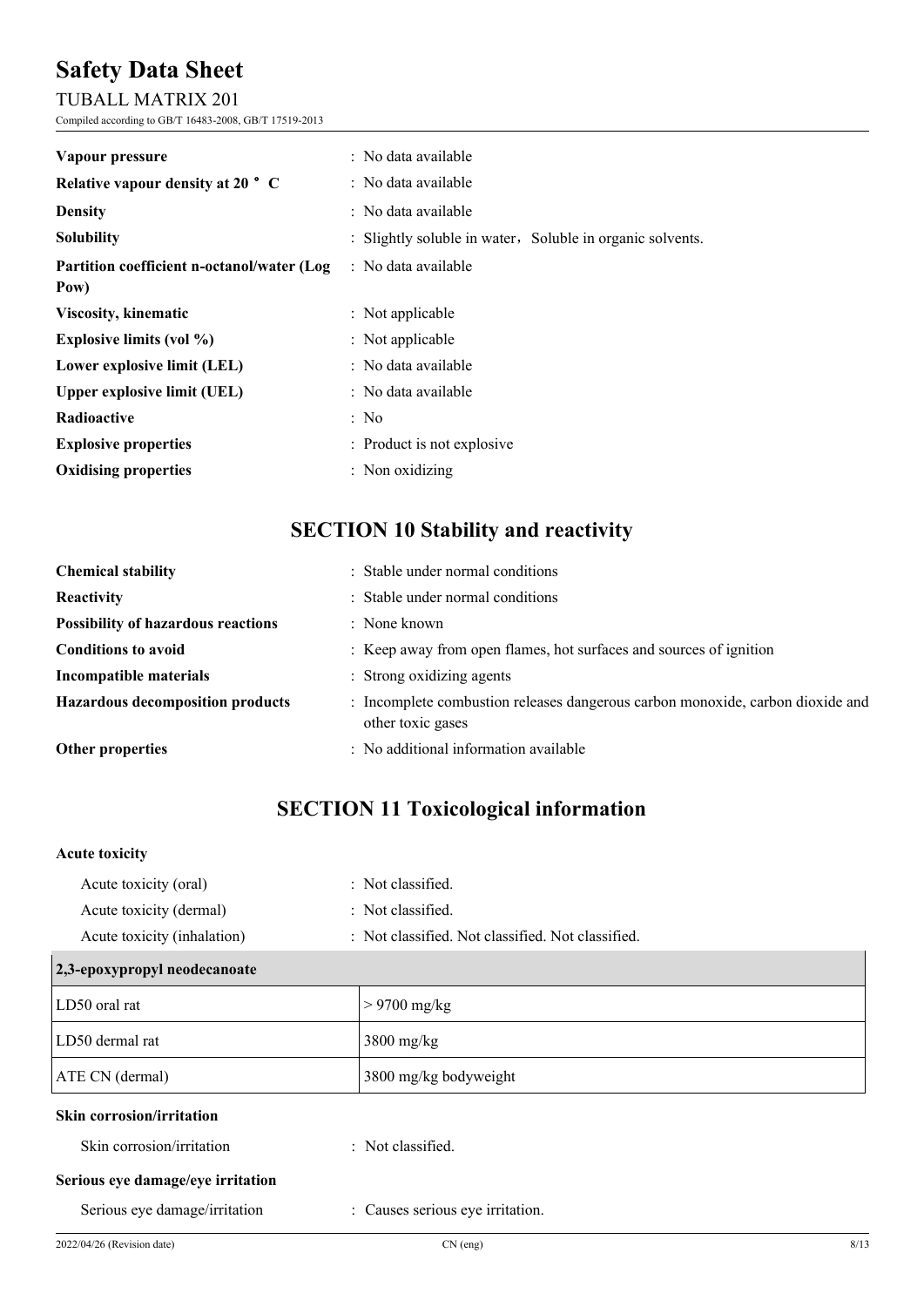### TUBALL MATRIX 201

Compiled according to GB/T 16483-2008, GB/T 17519-2013

| <b>Respiratory or skin sensitisation</b> |                                                        |
|------------------------------------------|--------------------------------------------------------|
| Respiratory or skin sensitisation        | : Not classified. May cause an allergic skin reaction. |
| Germ cell mutagenicity                   |                                                        |
| Germ cell mutagenicity                   | : Suspected of causing genetic defects.                |
| Carcinogenicity                          |                                                        |
| Carcinogenicity                          | : Not classified.                                      |
| <b>Reproductive toxicity</b>             |                                                        |
| Reproductive toxicity                    | : Not classified.                                      |
| <b>STOT</b> - single exposure            |                                                        |
| STOT-single exposure                     | : Not classified.                                      |
| <b>STOT</b> - repeated exposure          |                                                        |
| STOT-repeated exposure                   | : Not classified.                                      |
| Single wall carbon nanotubes             |                                                        |
| NOAEL (oral, rat, 90 days)               | > 1000 mg/kg bodyweight/day - OECD 422                 |
| <b>Aspiration hazard</b>                 |                                                        |
| Aspiration hazard                        | : Not classified.                                      |
| <b>TUBALL MATRIX 201</b>                 |                                                        |
| Viscosity, kinematic                     | Not applicable                                         |

## **SECTION 12 Ecological information**

### **Ecotoxicity**

| Ecology - general                                            | : Toxic to aquatic life. Toxic to aquatic life with long lasting effects. |
|--------------------------------------------------------------|---------------------------------------------------------------------------|
| Hazardous to the aquatic environment,<br>short-term (acute)  | : Toxic to aquatic life.                                                  |
| Hazardous to the aquatic environment,<br>long-term (chronic) | : Toxic to aquatic life with long lasting effects.                        |

### **2,3-epoxypropyl neodecanoate**

| $LC50$ fish - $96h$  | $\approx$ 5 mg/l Test organisms (species): Oncorhynchus mykiss (previous name:<br>Salmo gairdneri)                                                    |
|----------------------|-------------------------------------------------------------------------------------------------------------------------------------------------------|
| EC50 crustacea - 48h | $\approx$ 4.8 mg/l Test organisms (species): Daphnia magna                                                                                            |
| $EC50$ algae - $72h$ | $\approx$ 2.9 mg/l Test organisms (species): Pseudokirchneriella subcapitata (previous<br>names: Raphidocelis subcapitata, Selenastrum capricornutum) |
| EC50 72h algae       | $\approx 1.2$ mg/l Test organisms (species): Pseudokirchneriella subcapitata (previous<br>names: Raphidocelis subcapitata, Selenastrum capricornutum) |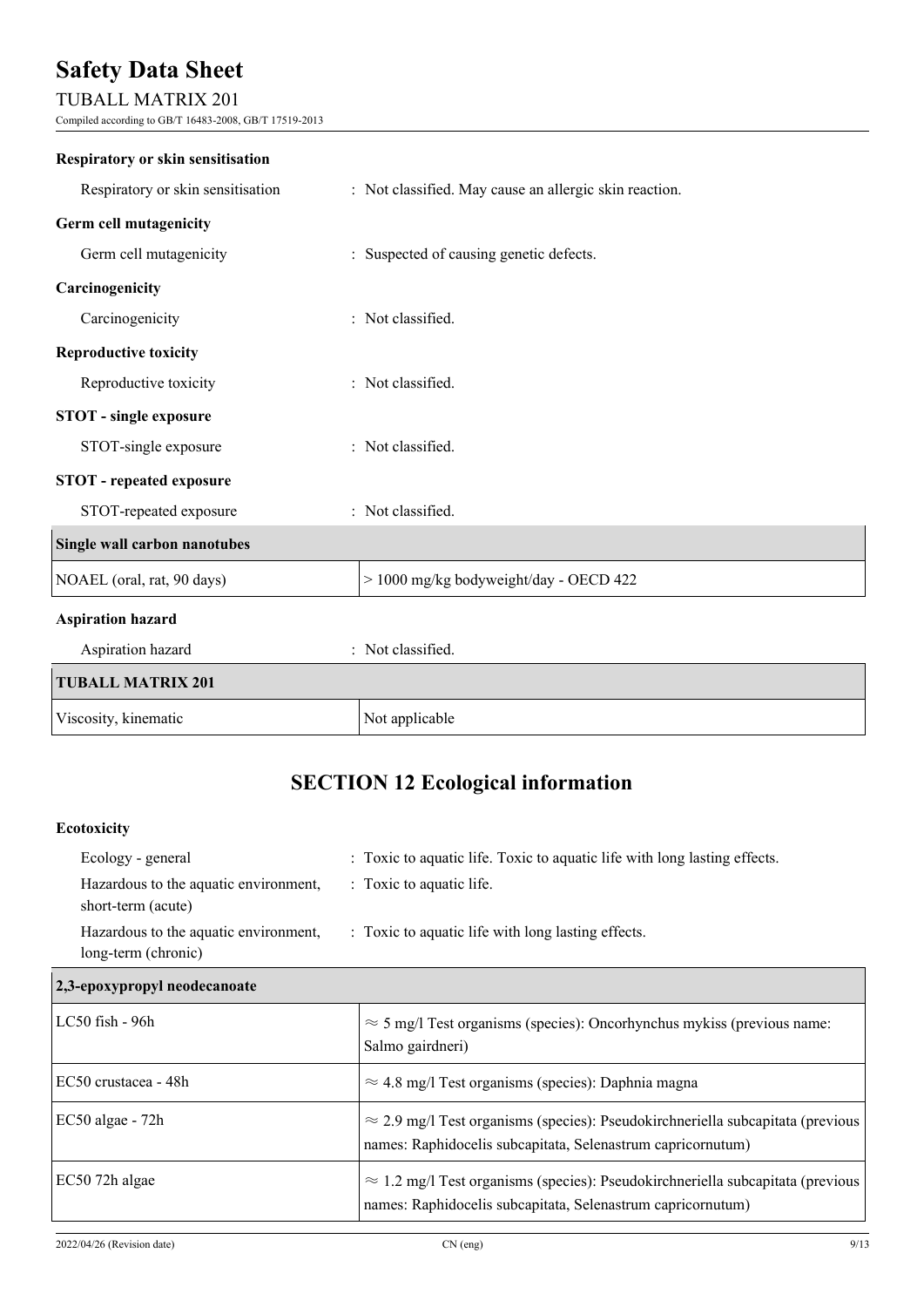### TUBALL MATRIX 201

Compiled according to GB/T 16483-2008, GB/T 17519-2013

#### **Persistence and degradability**

| Single wall carbon nanotubes     |     |  |
|----------------------------------|-----|--|
| Not rapidly degradable           | Yes |  |
| <b>Bioaccumulative potential</b> |     |  |
| 2,3-epoxypropyl neodecanoate     |     |  |
|                                  |     |  |

### **Mobility in soil**

| 2,3-epoxypropyl neodecanoate                                                  |  |
|-------------------------------------------------------------------------------|--|
| Partition coefficient n-octanol/water (Log Pow) $\left  4.4 \right  @ 20$ ° C |  |

### **Other adverse effects**

Classification procedure (Ozone) : Not classified.

Partition coefficient n-octanol/water (Log Pow)  $\left| 4.4 \right| @ 20 °$  C

## **SECTION 13 Disposal considerations**

| Waste treatment methods                | : Disposal through controlled incineration or authorised waste dump, Dispose of                |  |
|----------------------------------------|------------------------------------------------------------------------------------------------|--|
|                                        | contents/container in accordance with licensed collector' s sorting instructions.              |  |
| Contaminated container and packaging   | : No additional information available                                                          |  |
| <b>Additional information</b>          | : No additional information available                                                          |  |
| <b>Sewage disposal recommendations</b> | : Prevent entry to sewers and public waters                                                    |  |
| <b>Regional legislation (waste)</b>    | : Dispose of this material and its container at hazardous or special waste collection<br>point |  |

## **SECTION 14 Transport information**

| Overland transport (JT/T 617)                                                                        | <b>Transport by sea</b>                                                                              | Air transport                                                                                                      |
|------------------------------------------------------------------------------------------------------|------------------------------------------------------------------------------------------------------|--------------------------------------------------------------------------------------------------------------------|
| <b>UN</b> number                                                                                     |                                                                                                      |                                                                                                                    |
| 3077                                                                                                 | 3077                                                                                                 | 3077                                                                                                               |
| Proper shipping name                                                                                 |                                                                                                      |                                                                                                                    |
| ENVIRONMENTALLY HAZARDOUS<br>SUBSTANCE, SOLID, N.O.S.<br>(CONTAINS: 2,3-epoxypropyl<br>neodecanoate) | ENVIRONMENTALLY HAZARDOUS<br>SUBSTANCE, SOLID, N.O.S.<br>(CONTAINS: 2,3-epoxypropyl<br>neodecanoate) | Environmentally hazardous substance,<br>solid, n.o.s. (CONTAINS: 2,3-<br>epoxypropyl neodecanoate)                 |
| <b>Transport document description</b>                                                                |                                                                                                      |                                                                                                                    |
| UN 3077, ENVIRONMENTALLY<br>HAZARDOUS SUBSTANCE, SOLID,<br>N.O.S. (CONTAINS: 2,3-epoxypropyl         | UN 3077 ENVIRONMENTALLY<br>HAZARDOUS SUBSTANCE, SOLID,<br>N.O.S. (CONTAINS: 2,3-epoxypropyl          | UN 3077 Environmentally hazardous<br>substance, solid, n.o.s. (CONTAINS: 2,3-<br>epoxypropyl neodecanoate), 9, III |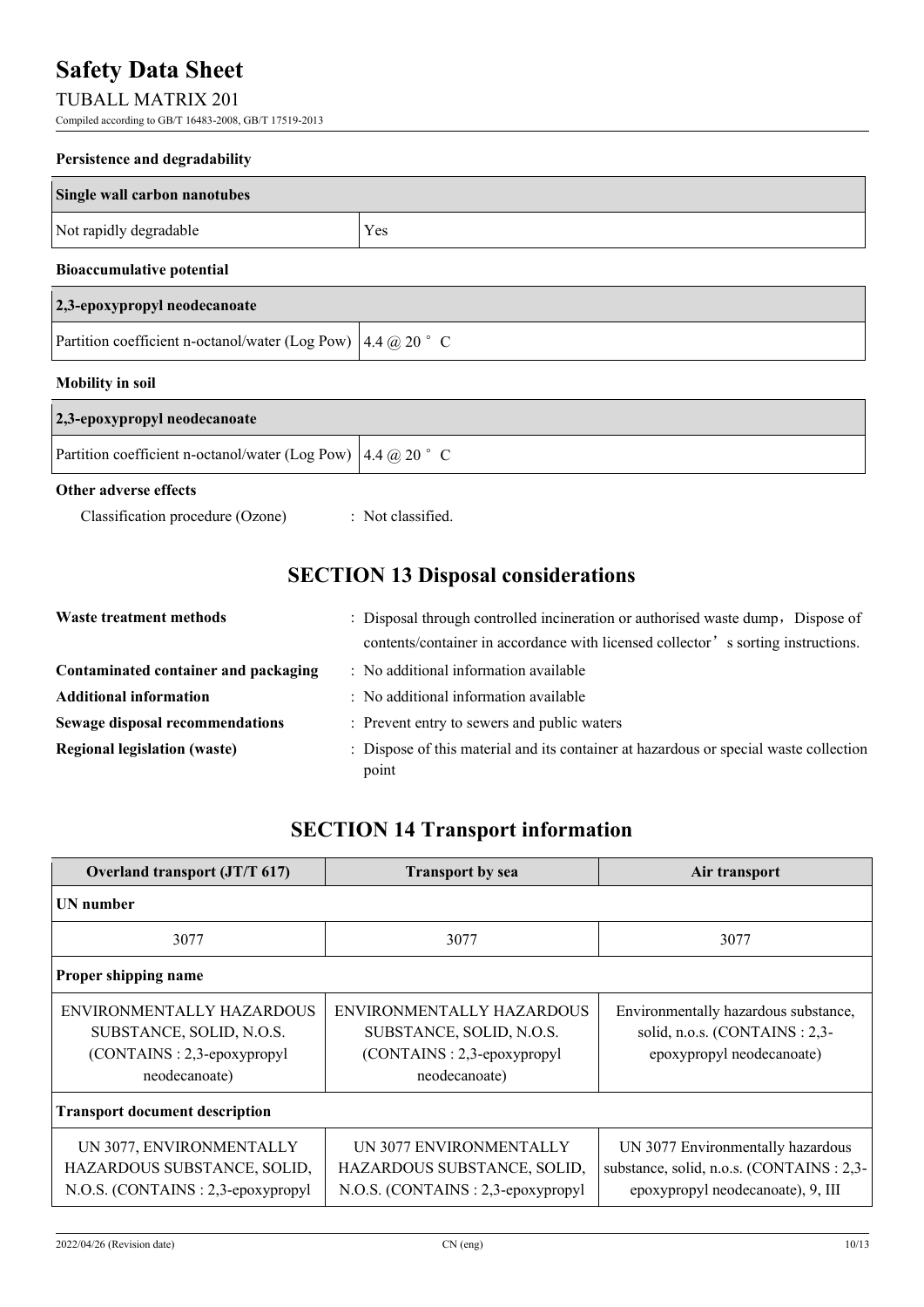### TUBALL MATRIX 201

Compiled according to GB/T 16483-2008, GB/T 17519-2013

| Overland transport (JT/T 617)                                                           | <b>Transport by sea</b>                                     | Air transport                      |
|-----------------------------------------------------------------------------------------|-------------------------------------------------------------|------------------------------------|
| neodecanoate), Class 9, PG III                                                          | neodecanoate), 9, III, MARINE<br><b>POLLUTANT</b>           |                                    |
| Transport hazard class(es)                                                              |                                                             |                                    |
| 9                                                                                       | 9                                                           | 9                                  |
|                                                                                         |                                                             |                                    |
| Packing group                                                                           |                                                             |                                    |
| III.                                                                                    | Ш.                                                          | III.                               |
| <b>Environmental hazards</b>                                                            |                                                             |                                    |
| Dangerous for the environment: Yes                                                      | Dangerous for the environment: Yes<br>Marine pollutant: Yes | Dangerous for the environment: Yes |
| <b>Special transport precautions</b>                                                    |                                                             |                                    |
| Special rules on packaging                                                              | : Keep container tightly closed                             |                                    |
| Overland transport (JT/T 617)                                                           |                                                             |                                    |
| Classification code (JT/T 617)                                                          | : M7.                                                       |                                    |
| Special provisions (JT/T 617)                                                           | : 274, 335, 375, 601.                                       |                                    |
| Limited quantities $(JT/T 617)$                                                         | : 5kg.                                                      |                                    |
| Excepted quantities (JT/T 617)                                                          | $\therefore$ E1.                                            |                                    |
| Packing instructions (JT/T 617)                                                         | : P002, IBC08, LP02, R001.                                  |                                    |
| Special packing provisions (JT/T 617)                                                   | : PP12, B3.                                                 |                                    |
| Mixed packing provisions (JT/T 617)                                                     | : MP10.                                                     |                                    |
| Portable tank and bulk container<br>instructions $(T/T 617)$                            | : T1, BK1, BK2.                                             |                                    |
| Portable tank and bulk container special<br>provisions (JT/T 617)                       | :TP33.                                                      |                                    |
| Tank codes (JT/T 617)                                                                   | : SGAV, LGBV.                                               |                                    |
| Vehicle for tank carriage (JT/T 617)                                                    | : AT.                                                       |                                    |
| Transport category (JT/T 617)                                                           | $\therefore$ 3.                                             |                                    |
| Tunnel restriction code (JT/T 617)                                                      | : E.                                                        |                                    |
| Special provisions for carriage - Packages : V13.<br>(JT/T 617)                         |                                                             |                                    |
| Special provisions for carriage - Bulk<br>(JT/T 617)                                    | : VC1, VC2.                                                 |                                    |
| Special provisions for carriage - Loading, : CV13.<br>unloading and handling (JT/T 617) |                                                             |                                    |
| Hazard identification number $(T/T 617)$ : 90.                                          |                                                             |                                    |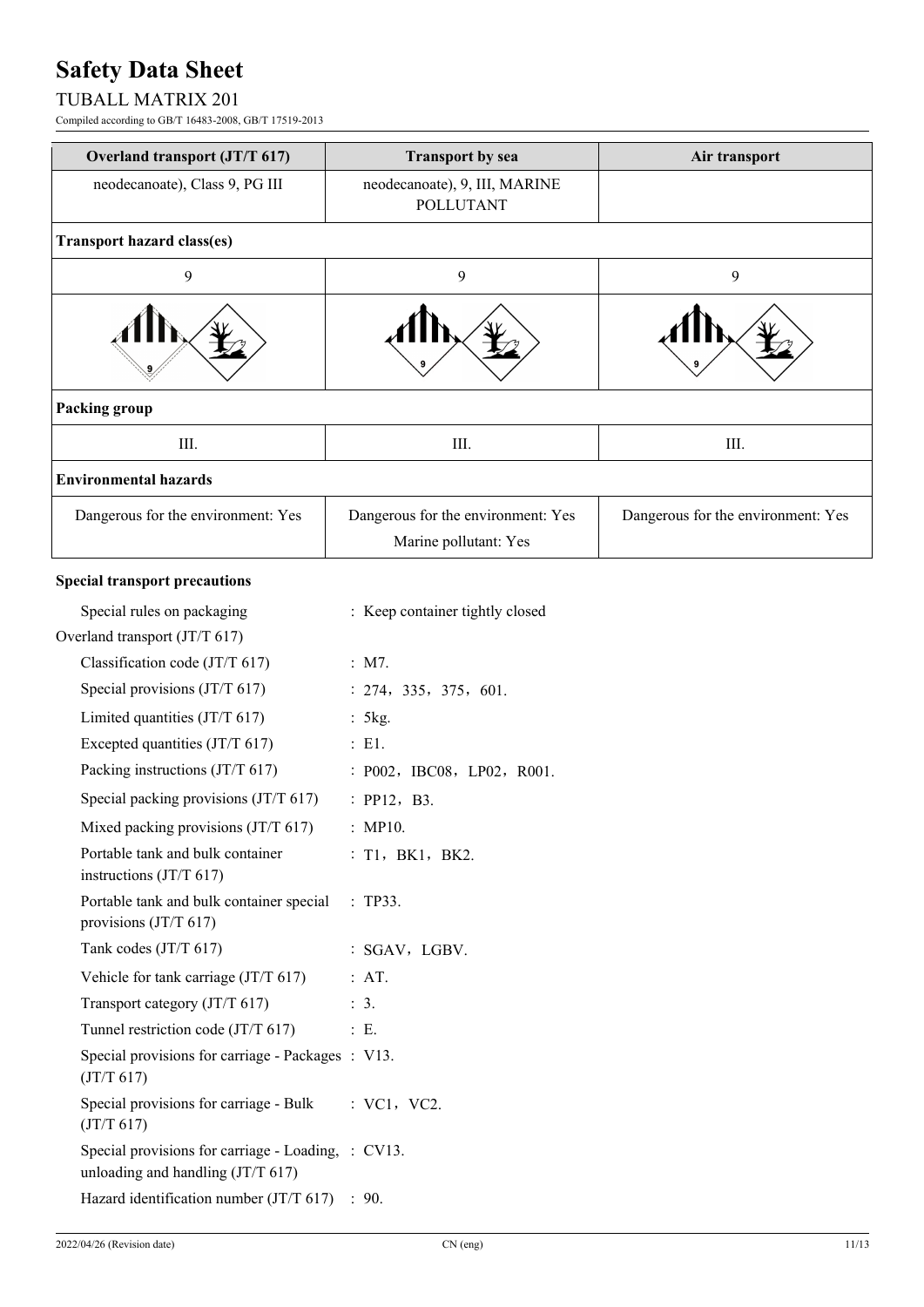### TUBALL MATRIX 201

Compiled according to GB/T 16483-2008, GB/T 17519-2013

| Orange-coloured plate (JT/T 617)                | 90<br>3077                 |
|-------------------------------------------------|----------------------------|
| Transport by sea                                |                            |
| Special provisions (IMDG)                       | : 274, 335, 966, 967, 969. |
| Limited quantities (IMDG)                       | $: 5$ kg.                  |
| Excepted quantities (IMDG)                      | : E1.                      |
| Packing instructions (IMDG)                     | : $LP02$ , $P002$ .        |
| Special packing provisions (IMDG)               | : PP12.                    |
| IBC packing instructions (IMDG)                 | : IBC08.                   |
| IBC special provisions (IMDG)                   | $\therefore$ B3.           |
| Tank instructions (IMDG)                        | : BK1, BK2, BK3, T1.       |
| Tank special provisions (IMDG)                  | :TP33.                     |
| Stowage category (IMDG)                         | : A.                       |
| Air transport                                   |                            |
| PCA Excepted quantities (IATA)                  | $E_{\rm E}$ E1.            |
| PCA Limited quantities (IATA)                   | : Y956.                    |
| PCA limited quantity max net quantity<br>(IATA) | : 30kgG.                   |
| PCA packing instructions (IATA)                 | : 956.                     |
| PCA max net quantity (IATA)                     | : $400kg$ .                |
| CAO packing instructions (IATA)                 | : 956.                     |

ERG code (IATA) : 9L.

Special provisions (IATA) : A97, A158, A179, A197.

CAO max net quantity (IATA) : 400kg.

## **SECTION 15 Regulatory information**

| Regulation name                  | Specific information             |                                |
|----------------------------------|----------------------------------|--------------------------------|
| Regulations on the Safety        | Hazardous Chemicals List         | Single-walled carbon nanotubes |
| Management of Hazardous          |                                  | are not listed                 |
| Chemicals                        | List of the first batch of       | Single-walled carbon nanotubes |
|                                  | critically regulated hazardous   | are not listed                 |
|                                  | chemicals                        |                                |
| Environmental management         | List of Toxic Chemicals Strictly | Single-walled carbon nanotubes |
| regulations for the first import | Restricted from Import and       | are not listed                 |
| of chemicals and the import and  | Export in China                  |                                |
| export of toxic chemicals        |                                  |                                |
| set                              |                                  |                                |
| Measures for the Environmental   | Inventory of Existing Chemical   | Single-walled carbon nanotubes |
| Management of New Chemical       | Substances in China (IECSC)      | should be judged by their      |
| Substances                       |                                  | chemical composition, carbon   |
|                                  |                                  | element (CAS-No: 7440-44-0)    |
|                                  |                                  | included;                      |
|                                  |                                  | 2,3-epoxypropyl neodecanoate   |